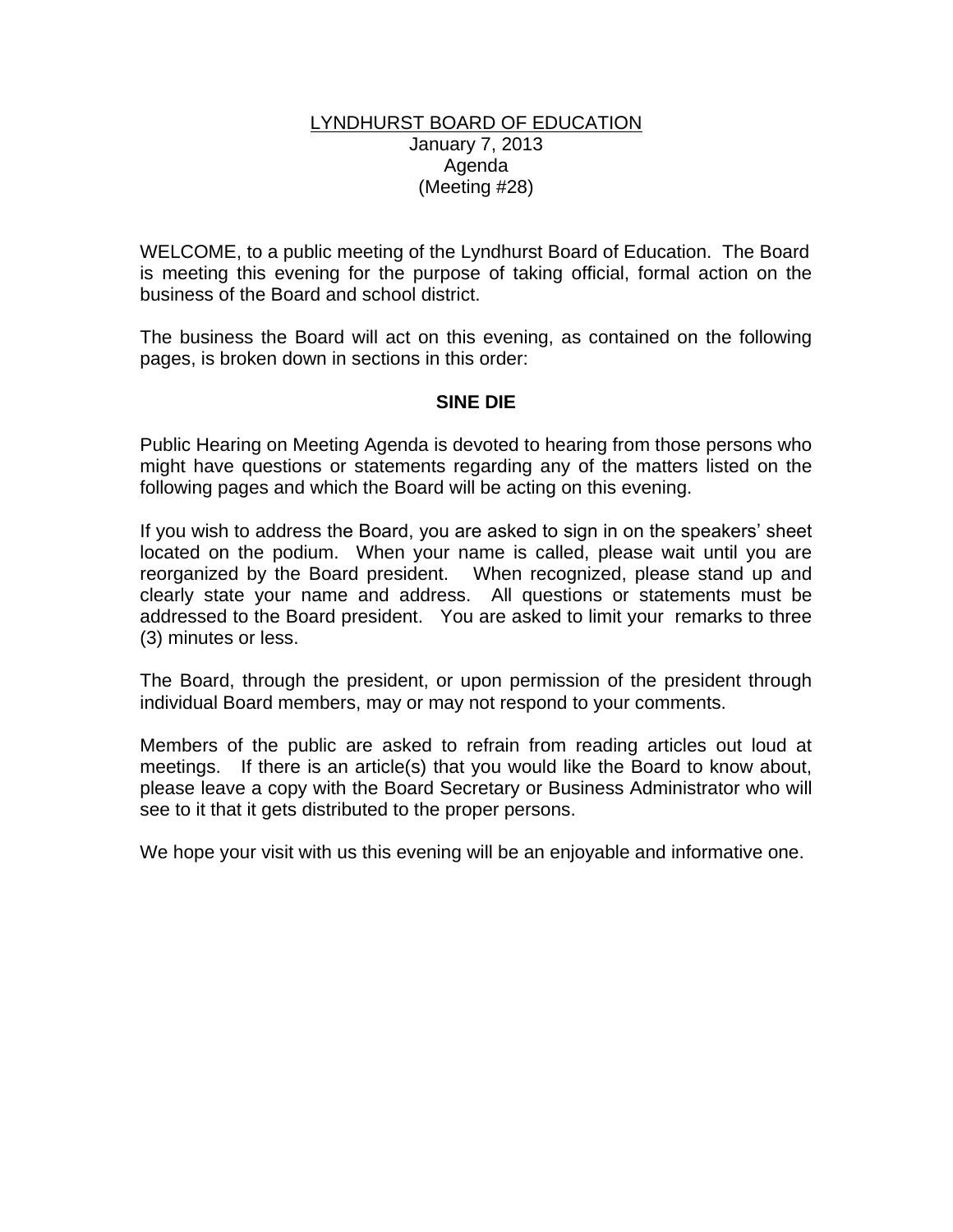## AGENDA

January 7, 2013

- 1. CALL TO ORDER
- 2. SALUTE TO FLAG
- 3. ROLL CALL
- 4. PRESIDING OFFICER'S MEETING NOTICE STATEMENT
- 5. PUBLIC HEARING ON MEETING AGENDA
- 6. ADJOURNMENT

PLEASE NOTE: It may be necessary, from time to time, to remove or make changes in a motion(s) between the time this agenda is prepared and when the Board takes action.